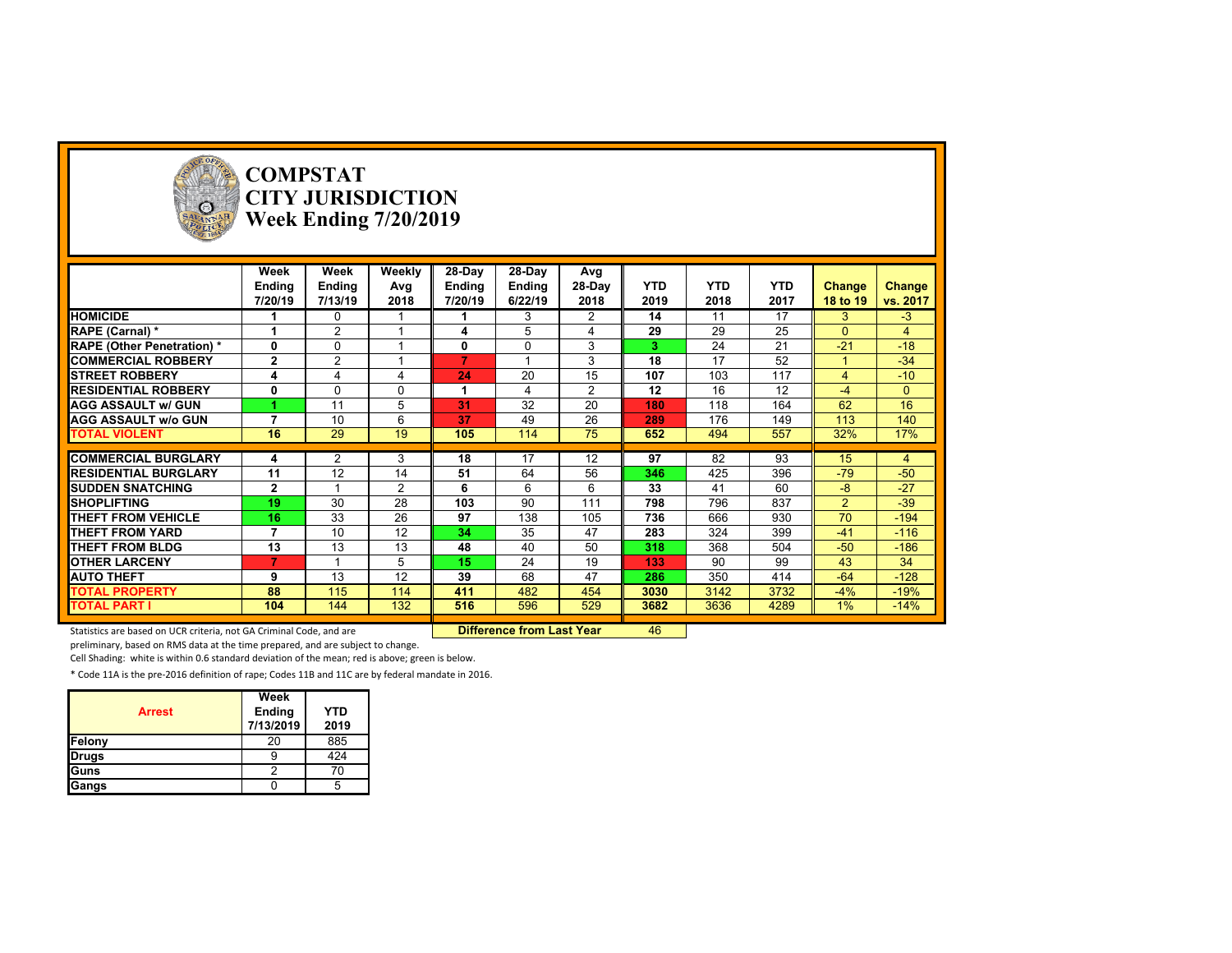

## **COMPSTATNORTH PRECINCTWeek Ending 7/20/2019**

#### **PRECINCT COMMANDER:**

**CAPT. CARY HILL**



|                                  | <b>Week</b>   | <b>Week</b>             | <b>Weekly</b>   | 28-Day                  | 28-Day          | Avg             |                 |                 |                 |                 |                 |
|----------------------------------|---------------|-------------------------|-----------------|-------------------------|-----------------|-----------------|-----------------|-----------------|-----------------|-----------------|-----------------|
|                                  | <b>Ending</b> | <b>Ending</b>           | Avg             | <b>Ending</b>           | <b>Ending</b>   | 28-Day          | YTD             | <b>YTD</b>      | <b>YTD</b>      | <b>Change</b>   | <b>Change</b>   |
|                                  | 7/20/19       | 7/13/19                 | 2018            | 7/20/19                 | 6/22/19         | 2018            | 2019            | 2018            | 2017            | <b>18 to 19</b> | vs. 2017        |
| <b>HOMICIDE</b>                  | 0             | 0                       | 0               | 0                       | 0               | 0               | 3               | $\overline{2}$  | 3               |                 | 0               |
| <b>RAPE (Carnal) *</b>           | $\bf{0}$      |                         | $\Omega$        | 1                       | $\overline{2}$  |                 | $\overline{7}$  | 7               | 10              | $\Omega$        | $-3$            |
| <b>RAPE (Other Penetration)*</b> | $\bf{0}$      | $\Omega$                | $\Omega$        | $\bf{0}$                | 0               | 0               | $\overline{2}$  | 3               | 4               | $-1$            | $-2$            |
| <b>COMMERCIAL ROBBERY</b>        | 0             | $\overline{\mathbf{A}}$ | 0               | 1                       | 0               | 0               | $\mathbf{2}$    | 5               | $\overline{7}$  | $-3$            | $-5$            |
| <b>STREET ROBBERY</b>            | $\mathbf{2}$  |                         |                 | $\overline{7}$          | $\overline{7}$  | 5               | 29              | 31              | 44              | $-2$            | $-15$           |
| <b>RESIDENTIAL ROBBERY</b>       | $\mathbf 0$   | 0                       | $\Omega$        | 0                       | $\overline{2}$  | 0               | 3               | 5               |                 | $-2$            | $\overline{2}$  |
| <b>AGG ASSAULT w/ GUN</b>        | $\mathbf{0}$  | $\overline{2}$          |                 | 5                       | 8               | 5               | 40              | 30              | 36              | 10              | $\overline{4}$  |
| <b>AGG ASSAULT w/o GUN</b>       | 4             | 3                       | $\overline{2}$  | 12                      | $\overline{19}$ | 8               | 85              | $\overline{53}$ | $\overline{35}$ | $\overline{32}$ | $\overline{50}$ |
| <b>TOTAL VIOLENT</b>             | 6             | 8                       | 5               | 26                      | $\overline{38}$ | $\overline{20}$ | 171             | 136             | 140             | 26%             | 22%             |
|                                  |               |                         |                 |                         |                 |                 |                 |                 |                 |                 |                 |
| <b>COMMERCIAL BURGLARY</b>       | $\mathbf{2}$  |                         |                 | 5                       | 2               | 3               | 20              | 18              | $\overline{33}$ | $\overline{2}$  | $-13$           |
| <b>RESIDENTIAL BURGLARY</b>      |               | 0                       |                 | $\overline{\mathbf{2}}$ | 15              | 6               | $\overline{51}$ | $\overline{47}$ | 40              | 4               | 11              |
| <b>SUDDEN SNATCHING</b>          | $\bf{0}$      | $\Omega$                |                 |                         | 2               | $\overline{2}$  | 12              | 21              | 33              | $-9$            | $-21$           |
| <b>SHOPLIFTING</b>               |               | 6                       | 4               | 12 <sub>2</sub>         | 6               | 18              | 88              | 154             | 126             | $-66$           | $-38$           |
| <b>THEFT FROM VEHICLE</b>        | 4             | 8                       | 6               | 26                      | 32              | 23              | 176             | 136             | 223             | 40              | $-47$           |
| <b>THEFT FROM YARD</b>           | $\mathbf{2}$  | 5                       | 3               | 10                      | 7               | 13              | 73              | 85              | 129             | $-12$           | $-56$           |
| <b>THEFT FROM BLDG</b>           | 3             | $\overline{2}$          | 3               | 11                      | 10              | 14              | 75              | 97              | 163             | $-22$           | $-88$           |
| <b>OTHER LARCENY</b>             |               | $\Omega$                |                 | $\overline{2}$          | 4               | 6               | 26              | 21              | 25              | 5.              |                 |
| <b>AUTO THEFT</b>                | $\mathbf{2}$  | $\Omega$                | 3               | 4                       | 11              | 10 <sup>1</sup> | 47              | 65              | 112             | $-18$           | $-65$           |
| <b>TOTAL PROPERTY</b>            | 16            | 22                      | 23              | 73                      | 89              | 94              | 568             | 644             | 884             | $-12%$          | $-36%$          |
| <b>TOTAL PART I</b>              | 22            | 30                      | $\overline{28}$ | 99                      | 127             | 114             | 739             | 780             | 1024            | $-5%$           | $-28%$          |

Statistics are based on UCR criteria, not GA Criminal Code, and are **Difference from Last Year** -41

preliminary, based on RMS data at the time prepared, and are subject to change.

Cell Shading: white is within 0.6 standard deviation of the mean; red is above; green is below.

| <b>Arrests</b> | <b>Week</b><br><b>Ending</b><br>7/20/19 | YTD<br>2019 |
|----------------|-----------------------------------------|-------------|
| Felony         |                                         | 237         |
| Guns           |                                         | 137         |
| <b>Drugs</b>   |                                         | 24          |
| Gangs          |                                         |             |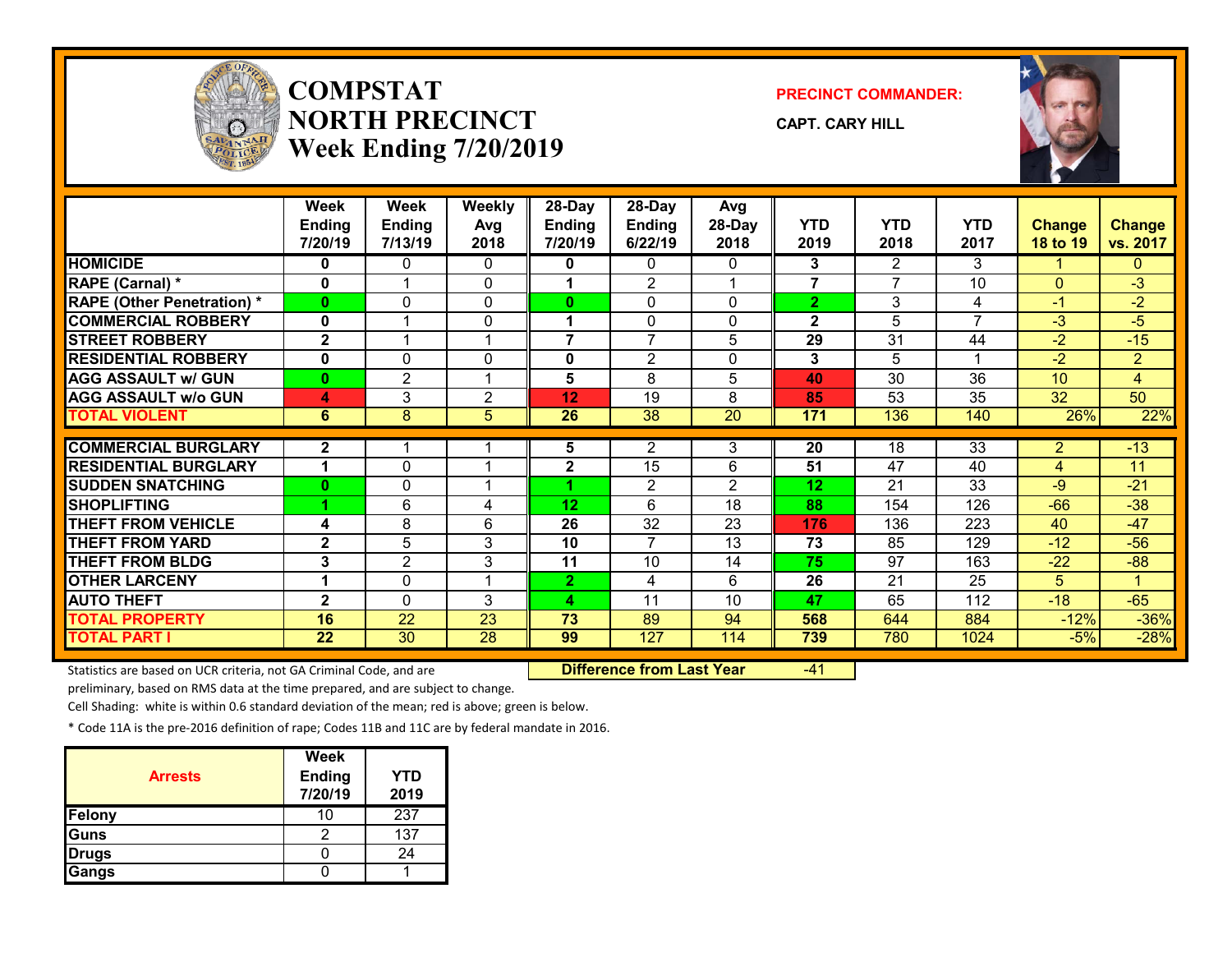

## **COMPSTATCENTRAL PRECINCTWeek Ending 7/20/2019**

#### **PRECINCT COMMANDER:**

**CAPT. BEN HERRON**



|                                   | Week            | Week           | <b>Weekly</b>   | 28-Day         | $28$ -Day      | Avg            |            |                 |                 |                 |                 |
|-----------------------------------|-----------------|----------------|-----------------|----------------|----------------|----------------|------------|-----------------|-----------------|-----------------|-----------------|
|                                   | <b>Ending</b>   | <b>Ending</b>  | Avg             | <b>Ending</b>  | <b>Ending</b>  | 28-Day         | <b>YTD</b> | <b>YTD</b>      | <b>YTD</b>      | <b>Change</b>   | <b>Change</b>   |
|                                   | 7/20/19         | 7/13/19        | 2018            | 7/20/19        | 6/22/19        | 2018           | 2019       | 2018            | 2017            | 18 to 19        | vs. 2017        |
| <b>HOMICIDE</b>                   |                 | 0              | 0               |                | 0              |                | 3          | 0               | 5               | 3.              | $-2$            |
| <b>RAPE (Carnal) *</b>            | 0               | 0              | $\Omega$        | 0              |                |                | 8          | 8               | 10              | $\Omega$        | $-2$            |
| <b>RAPE (Other Penetration) *</b> | $\mathbf{0}$    | 0              | $\Omega$        | $\mathbf{0}$   | $\mathbf{0}$   |                |            | 5               | 5               | -4              | $-4$            |
| <b>COMMERCIAL ROBBERY</b>         | 0               |                | 0               | 3              | 0              |                | 6          | 3               | 8               | 3               | $-2$            |
| <b>STREET ROBBERY</b>             |                 | 2              | 1               | 5              | 6              | 5              | 33         | 29              | 30              | 4               | 3               |
| <b>RESIDENTIAL ROBBERY</b>        | 0               | 0              | $\mathbf{0}$    | 0              | $\overline{2}$ |                | 3          | 5               | 5               | $-2$            | $-2$            |
| <b>AGG ASSAULT w/ GUN</b>         |                 |                | 2               | 10             | 10             | $\overline{ }$ | 57         | 48              | 60              | 9               | $-3$            |
| <b>AGG ASSAULT w/o GUN</b>        |                 | $\overline{2}$ | $\overline{2}$  | 7              | 9              | ⇁              | 75         | 50              | 46              | $\overline{25}$ | $\overline{29}$ |
| <b>TOTAL VIOLENT</b>              | 4               | 6              | 5               | 26             | 28             | 22             | 186        | 148             | 169             | 26%             | 10%             |
|                                   |                 |                |                 |                |                |                |            |                 |                 |                 |                 |
| <b>COMMERCIAL BURGLARY</b>        |                 | 0              |                 | 5              | 5              | 3              | 25         | $\overline{22}$ | $\overline{21}$ | 3               | 4               |
| <b>RESIDENTIAL BURGLARY</b>       | 4               | 6              | 4               | 19             | 17             | 15             | 109        | 125             | 119             | $-16$           | $-10$           |
| <b>SUDDEN SNATCHING</b>           | $\mathbf{0}$    | 0              | $\mathbf{0}$    | $\bf{0}$       |                |                | 4          |                 | 16              | $-3$            | $-12$           |
| <b>SHOPLIFTING</b>                | 4               | 5              | 4               | 16             | 16             | 17             | 129        | 106             | 147             | 23              | $-18$           |
| <b>THEFT FROM VEHICLE</b>         |                 | 11             | 7               | 23             | 31             | 26             | 170        | 182             | 244             | $-12$           | $-74$           |
| <b>THEFT FROM YARD</b>            | $\mathbf{2}$    | 3              | 4               | 9              | 11             | 16             | 104        | 94              | 137             | 10 <sup>1</sup> | $-33$           |
| <b>THEFT FROM BLDG</b>            |                 | 4              | 3               | 11             | $\overline{7}$ | 13             | 70         | 100             | 105             | $-30$           | $-35$           |
| <b>OTHER LARCENY</b>              | 3               |                | 1               | $\overline{7}$ | 8              | 5              | 45         | 19              | 28              | 26              | 17              |
| <b>AUTO THEFT</b>                 | $\overline{2}$  | 3              | 4               | 10             | 10             | 14             | 77         | 111             | 123             | $-34$           | $-46$           |
| <b>TOTAL PROPERTY</b>             | 18              | 33             | $\overline{27}$ | 100            | 106            | 109            | 733        | 766             | 940             | $-4%$           | $-22%$          |
| <b>TOTAL PART I</b>               | $\overline{22}$ | 39             | $\overline{33}$ | 126            | 134            | 131            | 919        | 914             | 1109            | 1%              | $-17%$          |

Statistics are based on UCR criteria, not GA Criminal Code, and are **Difference from Last Year** 5

preliminary, based on RMS data at the time prepared, and are subject to change.

Cell Shading: white is within 0.6 standard deviation of the mean; red is above; green is below.

| <b>Arrests</b> | <b>Week</b><br><b>Ending</b><br>7/20/19 | YTD<br>2019 |
|----------------|-----------------------------------------|-------------|
| Felony         |                                         | 245         |
| <b>Drugs</b>   |                                         | 118         |
| Guns           |                                         |             |
| Gangs          |                                         |             |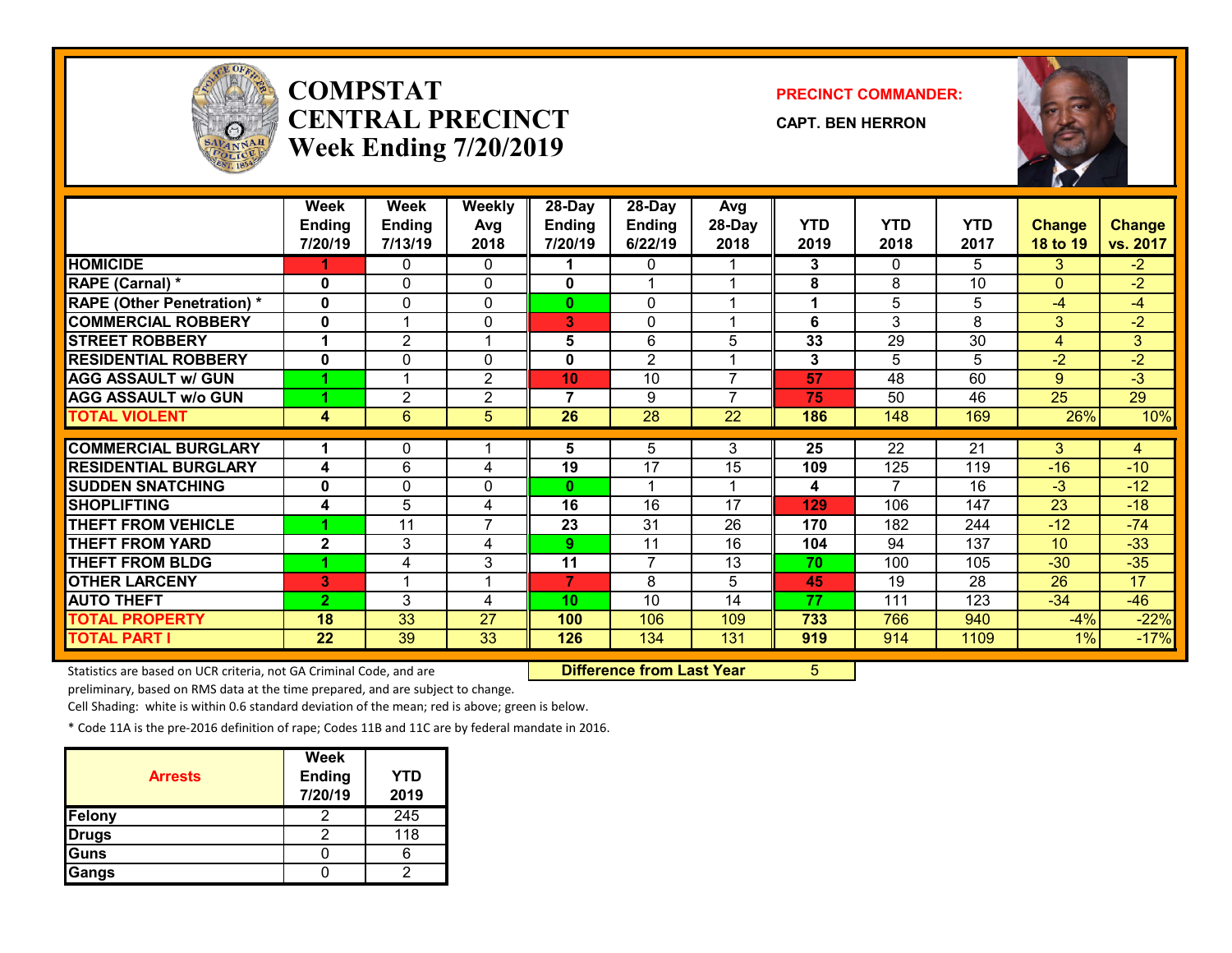

## **COMPSTATSOUTH PRECINCTWeek Ending 7/20/2019**

#### **PRECINCT COMMANDER:**

**CAPT. MICHELLE HALFORD**



|                                   | <b>Week</b><br><b>Ending</b><br>7/20/19 | Week<br><b>Ending</b><br>7/13/19 | Weekly<br>Avg<br>2018 | 28-Day<br><b>Ending</b><br>7/20/19 | 28-Day<br><b>Ending</b><br>6/22/19 | Avg<br>28-Day<br>2018 | <b>YTD</b><br>2019 | <b>YTD</b><br>2018 | <b>YTD</b><br>2017 | <b>Change</b><br><b>18 to 19</b> | Change<br>vs. 2017   |
|-----------------------------------|-----------------------------------------|----------------------------------|-----------------------|------------------------------------|------------------------------------|-----------------------|--------------------|--------------------|--------------------|----------------------------------|----------------------|
| <b>HOMICIDE</b>                   | 0                                       | 0                                | 0                     | 0                                  |                                    | 0                     | 5                  | $\overline{2}$     |                    | 3.                               | 4                    |
| <b>RAPE (Carnal) *</b>            | 4                                       | 0                                | $\mathbf{0}$          | $\mathbf{2}$                       |                                    |                       | $\overline{7}$     | 6                  | 3                  | 1                                | 4                    |
| <b>RAPE (Other Penetration) *</b> | $\bf{0}$                                | 0                                | 0                     | $\mathbf{0}$                       | $\mathbf{0}$                       |                       | $\bf{0}$           | 12                 | 3                  | $-12$                            | -3                   |
| <b>COMMERCIAL ROBBERY</b>         | $\overline{2}$                          | 0                                | $\mathbf{0}$          | 3                                  |                                    |                       | 8                  | $\overline{ }$     | 16                 | 1                                | $-8$                 |
| <b>STREET ROBBERY</b>             | 1                                       | 0                                | $\overline{1}$        | 5                                  | 3                                  | 3                     | 20                 | 21                 | 14                 | $-1$                             | $6^{\circ}$          |
| <b>RESIDENTIAL ROBBERY</b>        | 0                                       | 0                                | $\Omega$              | 0                                  | $\mathbf{0}$                       |                       | 3                  | 5                  |                    | $-2$                             | $\overline{2}$       |
| <b>AGG ASSAULT w/ GUN</b>         | 0                                       | 3                                | 1                     | 4                                  | 9                                  | $\overline{2}$        | 34                 | 8                  | 23                 | 26                               | 11                   |
| <b>AGG ASSAULT w/o GUN</b>        | $\bf{0}$                                |                                  | 1                     | 6                                  | 6                                  | 4                     | 49                 | 24                 | 22                 | 25                               | $\overline{27}$      |
| <b>TOTAL VIOLENT</b>              | 4                                       | 4                                | 3 <sup>1</sup>        | 20                                 | $\overline{21}$                    | 14                    | 126                | 85                 | 83                 | 48%                              | 52%                  |
|                                   |                                         |                                  |                       |                                    |                                    |                       |                    |                    |                    |                                  |                      |
| <b>COMMERCIAL BURGLARY</b>        |                                         |                                  |                       | 3.                                 | 8                                  | 5                     | 40                 | 26                 | 31                 | 14                               | 9                    |
| <b>RESIDENTIAL BURGLARY</b>       | 3                                       | 3                                | 4                     | 12                                 | 15                                 | 15                    | 56                 | 123                | 93                 | $-67$                            | $-37$                |
| <b>SUDDEN SNATCHING</b>           |                                         |                                  | $\Omega$              | 31                                 | 2                                  |                       | 9                  | 5.                 | 3                  | 4                                | $6^{\circ}$          |
| <b>SHOPLIFTING</b>                | 9                                       | 12                               | 13                    | 51                                 | $\overline{38}$                    | 53                    | 404                | 352                | 403                | 52                               | $\blacktriangleleft$ |
| <b>THEFT FROM VEHICLE</b>         | 8                                       | 9                                | 7                     | 30                                 | 55                                 | 28                    | 211                | 188                | 258                | 23                               | $-47$                |
| <b>THEFT FROM YARD</b>            | 1                                       |                                  | $\overline{2}$        | 4                                  | 10                                 | 8                     | 42                 | 58                 | 48                 | $-16$                            | -6                   |
| <b>THEFT FROM BLDG</b>            | 4                                       | 4                                | 3                     | 12                                 | 16                                 | 12                    | 94                 | 75                 | 137                | 19                               | $-43$                |
| <b>OTHER LARCENY</b>              | $\overline{2}$                          | 0                                | 1                     | 4                                  | 5                                  | $\overline{2}$        | 28                 | 16                 | 23                 | 12                               | 5                    |
| <b>AUTO THEFT</b>                 | 3                                       | 5                                | 3                     | 12                                 | 27                                 | 11                    | 80                 | 85                 | 88                 | $-5$                             | -8                   |
| <b>TOTAL PROPERTY</b>             | 32                                      | 36                               | 34                    | 131                                | 176                                | 136                   | 964                | 928                | 1084               | 4%                               | $-11%$               |
| <b>TOTAL PART I</b>               | 36                                      | 40                               | 37                    | 151                                | 197                                | 150                   | 1090               | 1013               | 1167               | 8%                               | $-7%$                |

Statistics are based on UCR criteria, not GA Criminal Code, and are **Difference from Last Year** 77

preliminary, based on RMS data at the time prepared, and are subject to change.

Cell Shading: white is within 0.6 standard deviation of the mean; red is above; green is below.

| <b>Arrests</b> | Week<br><b>Ending</b><br>7/13/2019 | <b>YTD</b><br>2019 |
|----------------|------------------------------------|--------------------|
| Felony         |                                    |                    |
| <b>Drugs</b>   |                                    |                    |
| Gun            |                                    |                    |
| Gangs          |                                    |                    |